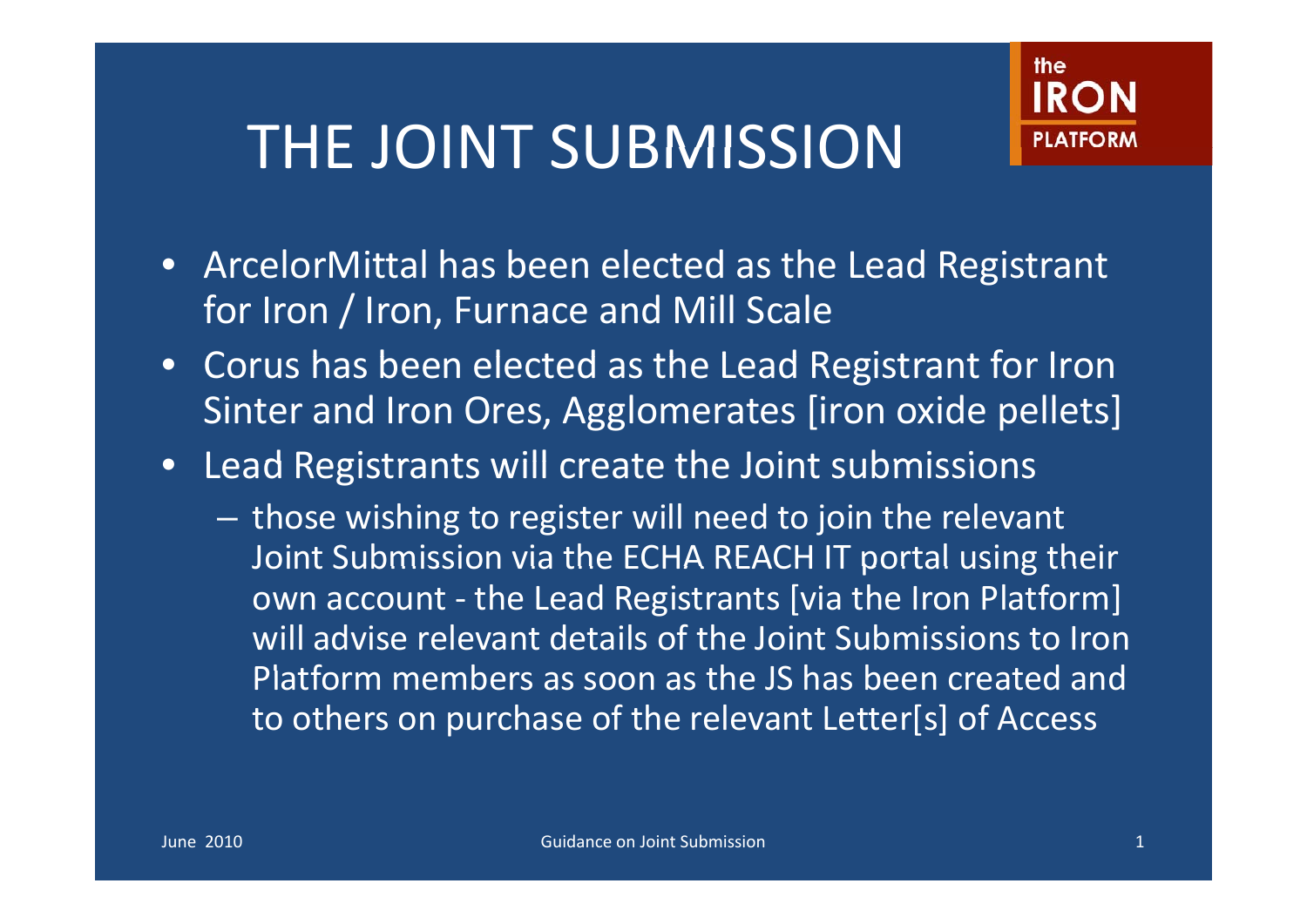

**with special thanks to Sandra Carey of IMOA**

- •**Before you sta rt, beready with:**
- •**Your ECHA REACH-IT account details [including Username andPassword].**
- **TheJoint-Submission ubmissionnamefor the Substance concerned. This will be advised by the Iron Platform Secretariat.**
- **TheToken number for theSubstance - this will be emailedtoyou by the Iron Platform Secretariat. Please be very aware that you are strictly prohibited from passing the Token number or the Email** containing it to any other person or entity. If a different person or **entity within your corporate group requires the Token number, please email the Iron Platform Secretariat (info@ironconsortium.org) with their details andrequest that it be sent directlyto them.**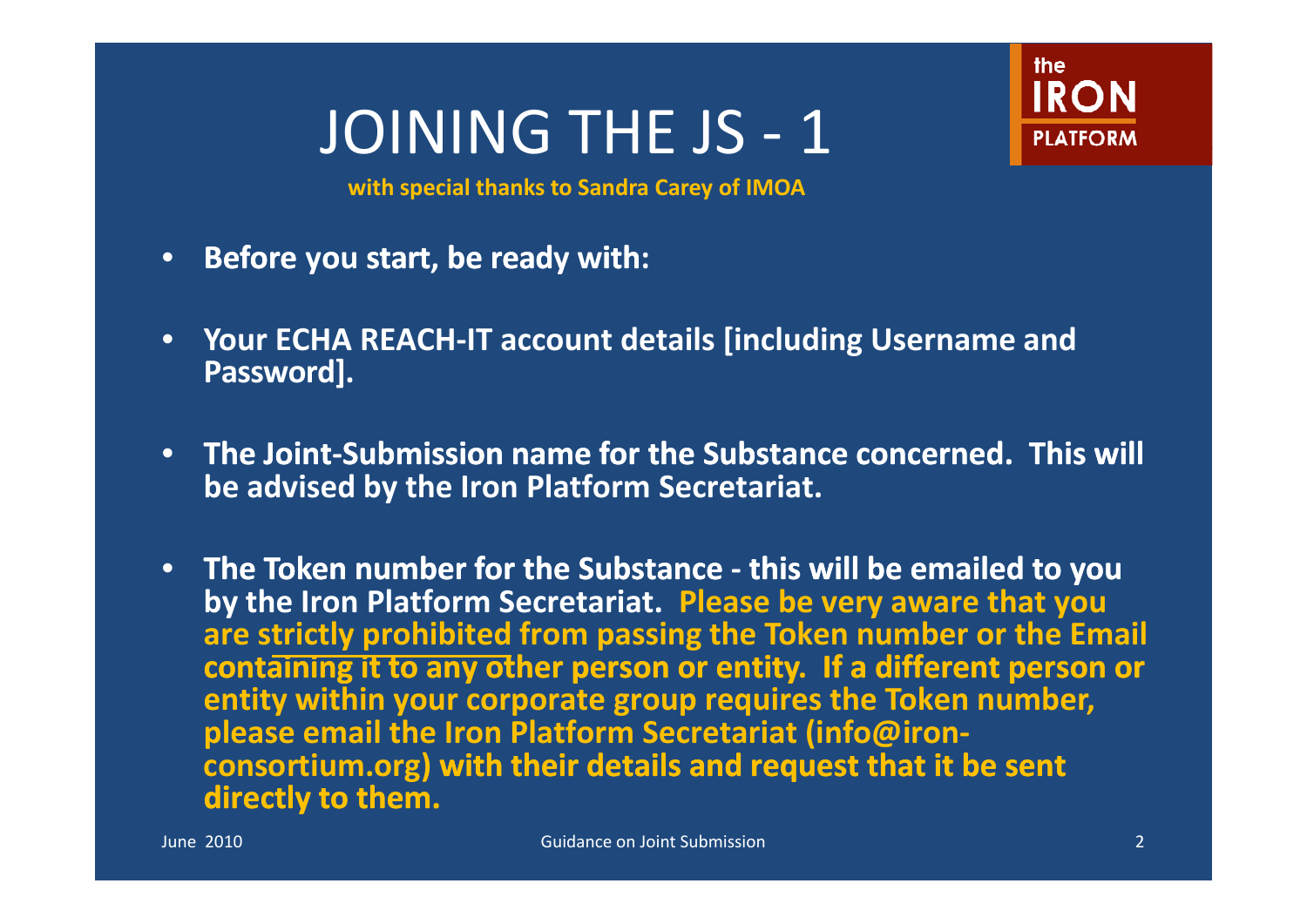

- Confirming Membership' of a Joint-Submission is a **task that must be done by all Member Registrants (also known as Joint-Submissioners), who intend to REACH-register a substance, as follows:**
- **Go on-line into the ECHA REACH-IT system, via the 'portal' on: http://echa europa eu/reachit/portal en asp echa.europa.eu/reachit/portal en.asp**
- **Enter your REACH-IT Username and Password details to successfully gain access through the portal.**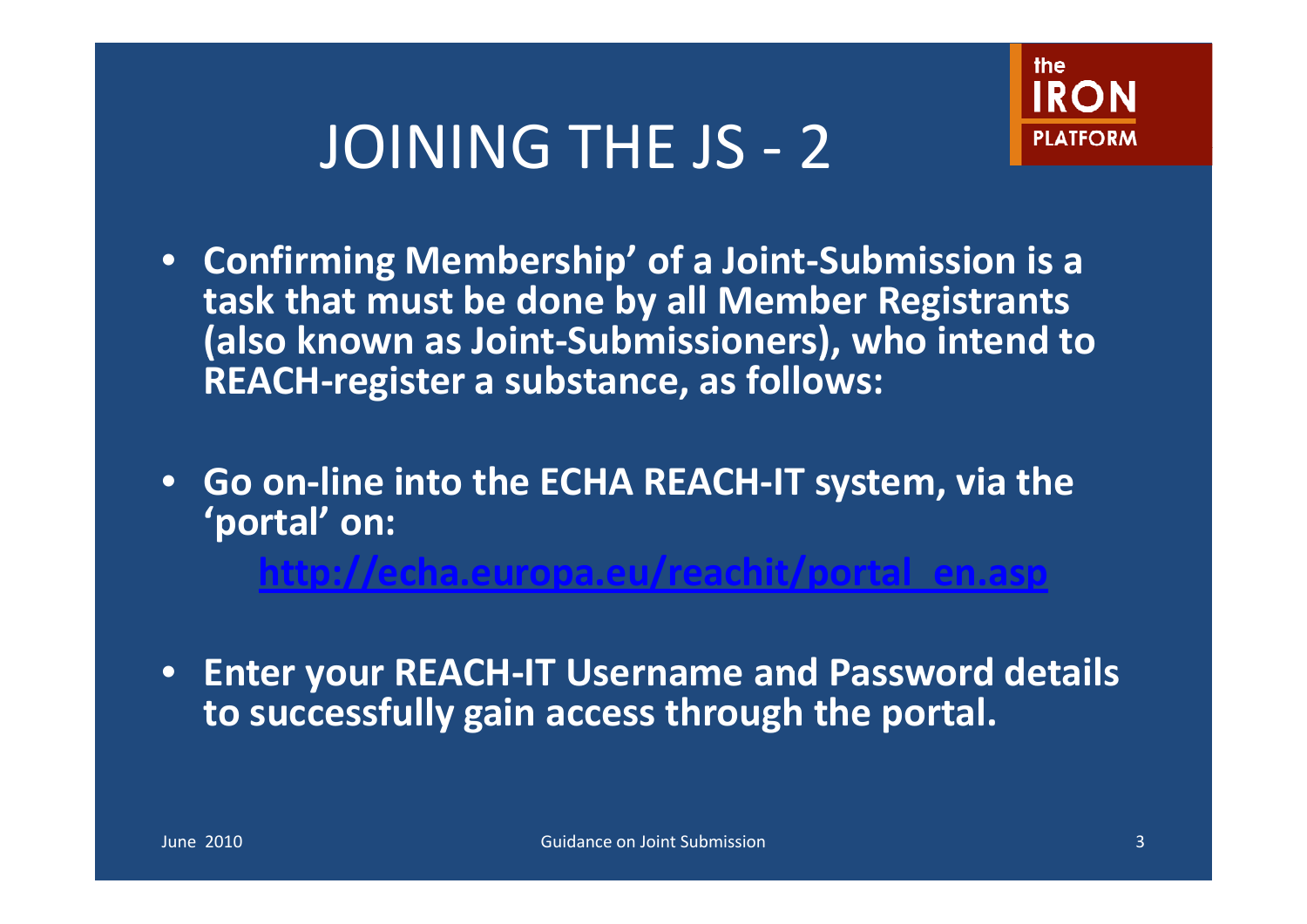

•• Select 'Joint Submission' from the menu on the left-hand side of the screen, then **select 'Confirm Membership', as shown below:**

#### **AECHA**



#### **N** REACH-IT News:

REACH-IT maintenance 07/01/2010 REACH-IT will be closed on Monday 11 January between 08h00 and 10h00 EET. ECHA apologizes for any inconvenience caused.

#### Technical Completeness Check plug-in now available 18/12/2009

**Reach-I** You are connected as sandracarey on behalf of IMOA - Preference

ECHA has released today a IUCLID plug-in to offer the possibility to registrants/notifiers under REACH to check the completeness of their registration dossiers or PPORD notifications before submitting them to the Agency.

#### **REACH-IT short maintenance**

14/12/2009 REACH-IT will be briefly offline on Monday 14 December between 13h00 and 13h15 due tasks related to the submission system upgrade.

#### **REACH-IT unavailability**

02/12/2009 Due to electrical works carried out in the building REACH-IT will be shutdown on Friday 4 December 16h00 EET. Normal service will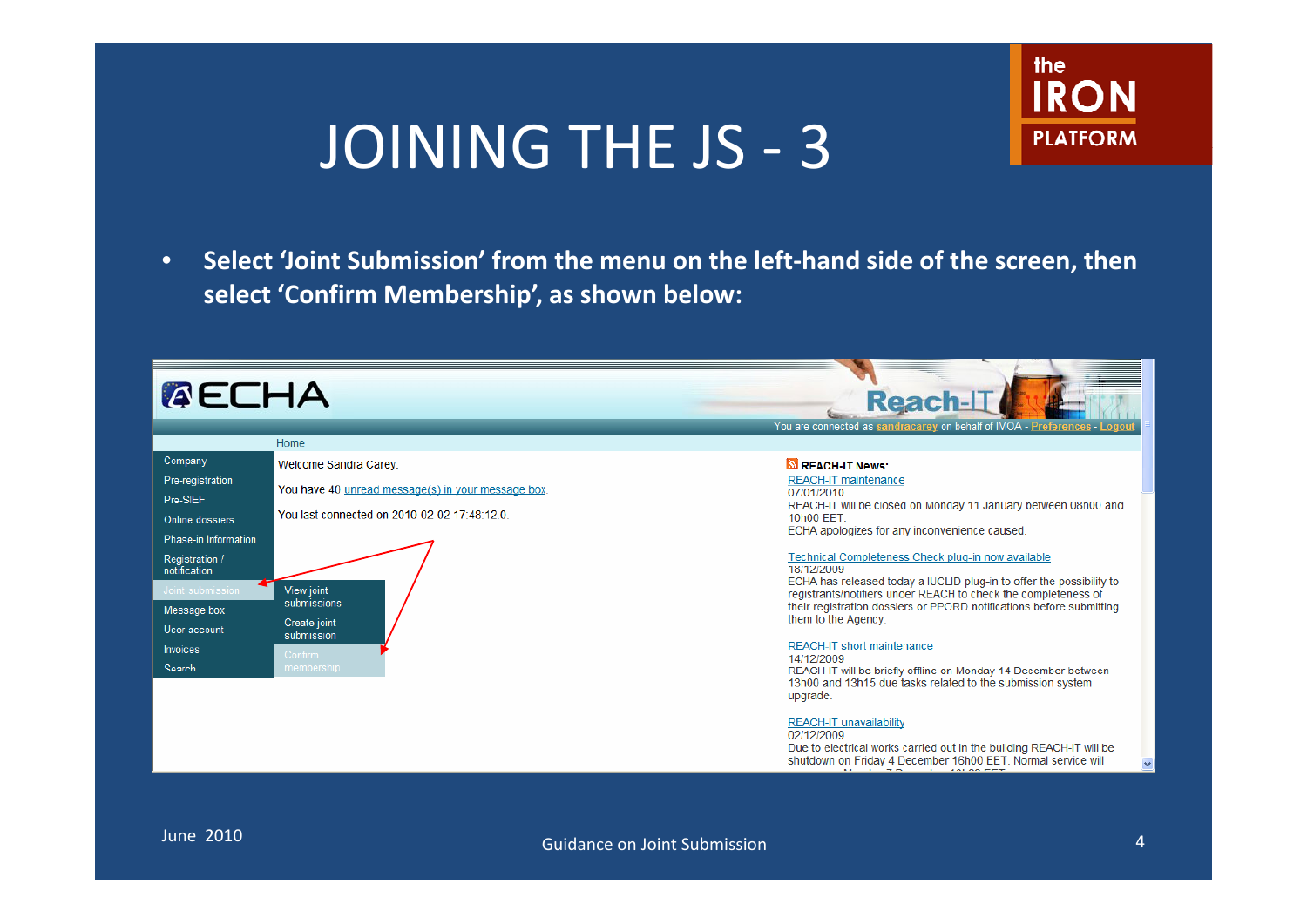

- • **The 'Token Tab' will appear on your screen. In the box for 'Name,' enter the name of the Iron Joint-Submission.**
- • **In the box for 'Token' enter the Token Number. Be very careful to enter the number accurately. If you get it wrong six times it will block the system and you will have to apply to the Iron Platform Secretariat to have your "counter" reset.**
- •**When you have completed both boxes, press 'Next'.**

|                                        | $Content \equiv$                                                                                              |
|----------------------------------------|---------------------------------------------------------------------------------------------------------------|
| <b>AECHA</b>                           | Reach-LT                                                                                                      |
|                                        | on behalf of ArcelorN<br>You are connected as A<br>- Preferences - Logout                                     |
|                                        | Home > Confirm Membership > Security Token                                                                    |
| Company                                | Contacts Representative Validation<br>Token                                                                   |
| Pre-registration                       |                                                                                                               |
| Pre-SIEF                               | Please enter the name and the security token of the joint submission for which you wish to confirm membership |
| Online dossiers                        |                                                                                                               |
| Phase-in Information                   | Fields marked with an asterisk (*) are mandatory. Hovering over a (?) sign displays help information.         |
| <b>Registration /</b>                  | ? <br>* Name<br>Enter the joint submission name for which you                                                 |
| notification                           | want to become a member<br>* Token                                                                            |
| Joint submission                       | Next<br>Back to home                                                                                          |
| <b>Classification and</b><br>Labelling |                                                                                                               |
| Message box                            |                                                                                                               |
| User account                           |                                                                                                               |
| Legal entity change                    |                                                                                                               |
| <b>Invoices</b>                        |                                                                                                               |
| Search                                 |                                                                                                               |
|                                        |                                                                                                               |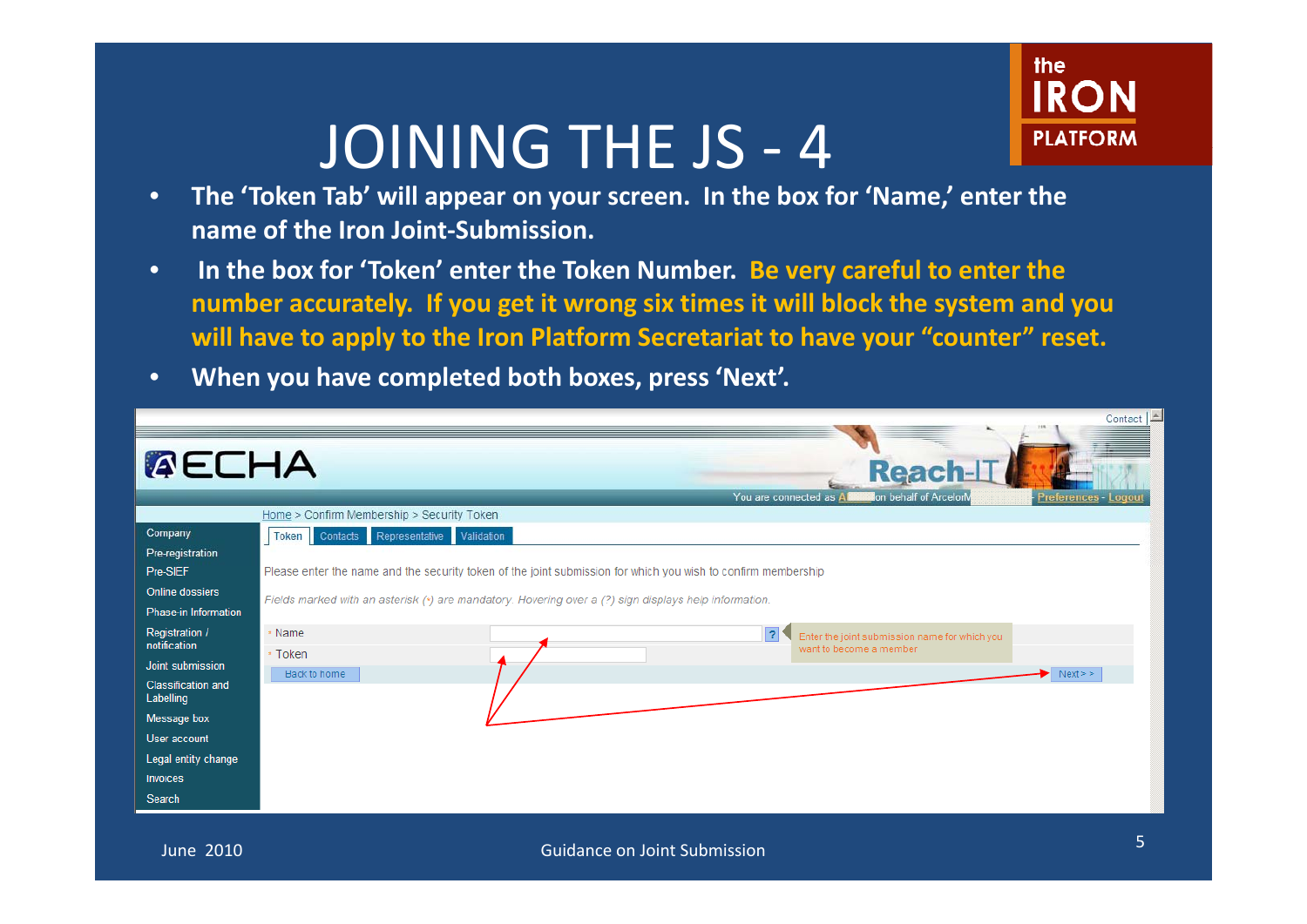

- • **The 'Contacts Tab' will appear on your screen. Click on the button on the left hand side of the table to select the app p y y ro priate contact. If you wish, you can also Enter a new contact using the 'Create a New Contact Information' link and then entering the new contact details.**
- •**When y pp p , p ou have selected the appro priate contact button, press 'Next'.**

|                                        |                                            |                  |                       |     |                                                           | Contact                |
|----------------------------------------|--------------------------------------------|------------------|-----------------------|-----|-----------------------------------------------------------|------------------------|
| <b>AECHA</b>                           |                                            |                  |                       |     | Reach-IT<br>In behalf of Arc<br>You are connected as A    | - Preferences - Logout |
|                                        | Home > Confirm Membership > Select Contact |                  |                       |     |                                                           |                        |
| Company                                | Token Contacts Representative Validation   |                  |                       |     |                                                           |                        |
| Pre-registration                       |                                            |                  |                       |     |                                                           |                        |
| Pre-SIEF                               | create a new contact information           |                  |                       |     |                                                           |                        |
| <b>Online dossiers</b>                 | <b>Select First Name</b>                   | <b>Last Name</b> | Phone                 | Fax | Email                                                     | <b>Contact Type(s)</b> |
| Phase-in Information                   | $\mathcal G$<br>edition doctor)            | al<br>ar:        | Openia and size and s |     | ${\rm e}$ channeach $\tilde{\mathbb{Z}}$ annebouilibé.com | General                |
| Registration /<br>notification         | $\circ$<br>$\underline{\mathsf{C}}$        | Sc.<br>siminder. |                       |     | carlo schommechan@arcsloomiffal.com                       |                        |
| Joint submission                       |                                            |                  |                       |     |                                                           |                        |
| <b>Classification and</b><br>Labelling |                                            |                  |                       |     |                                                           | Next                   |
| Message box                            |                                            |                  |                       |     |                                                           |                        |
| User account                           |                                            |                  |                       |     |                                                           |                        |
| Legal entity change                    |                                            |                  |                       |     |                                                           |                        |
| Invoices                               |                                            |                  |                       |     |                                                           |                        |
| Search                                 |                                            |                  |                       |     |                                                           |                        |
|                                        |                                            |                  |                       |     |                                                           |                        |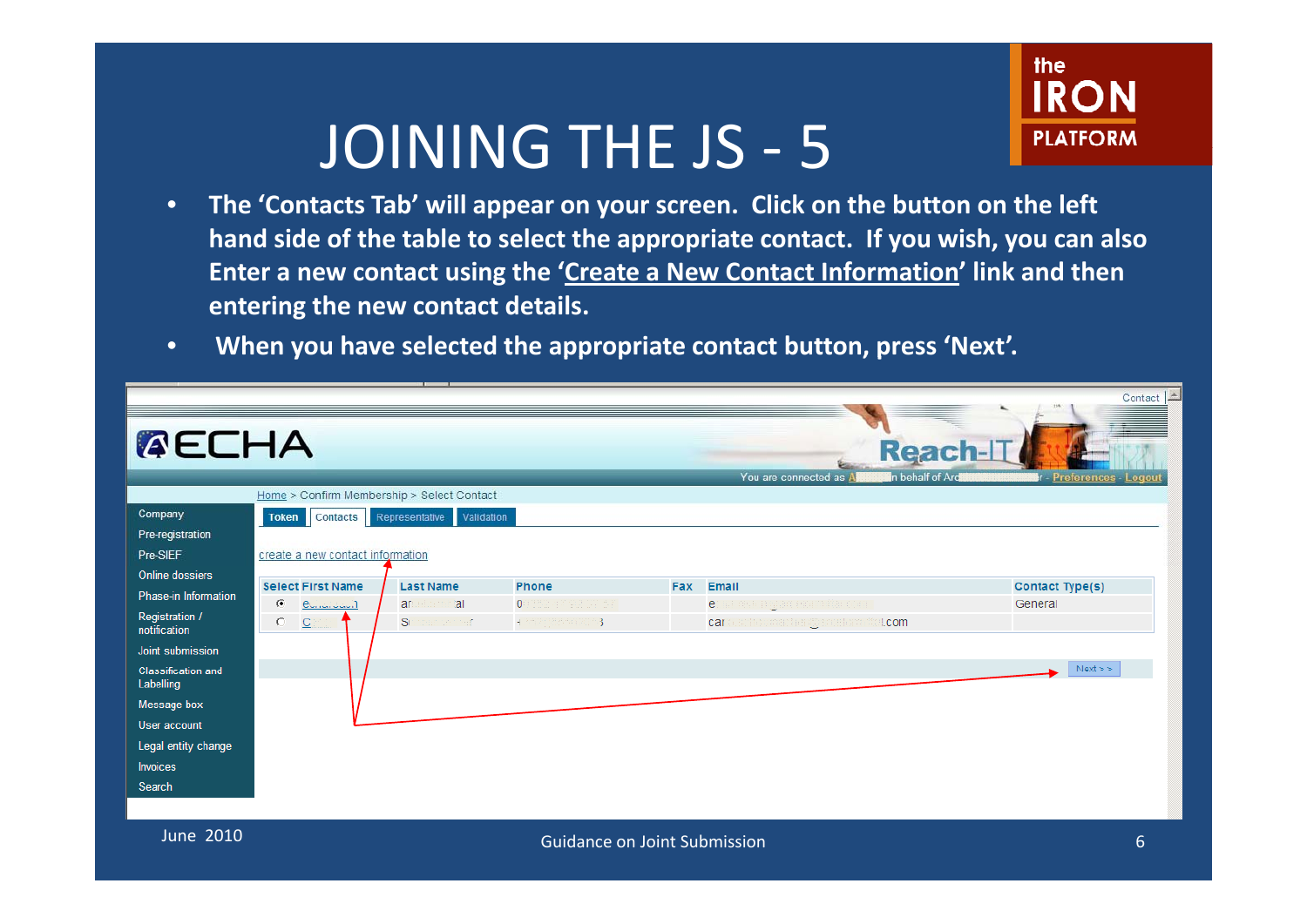

- •**The 'Representative Tab' will appear on your screen.**
- • **If you have appointed a third party representative for this joint submission, you can also click on 'enter the re presentative's information', y where you enter the UUID.**

| Or                                                                                                                                                                                                                                                   |                                                                                                                             | <b>Contacts Representative</b><br><b>Token</b>    | Validation                                                                                    |                              |                                                                                                                                                                           |
|------------------------------------------------------------------------------------------------------------------------------------------------------------------------------------------------------------------------------------------------------|-----------------------------------------------------------------------------------------------------------------------------|---------------------------------------------------|-----------------------------------------------------------------------------------------------|------------------------------|---------------------------------------------------------------------------------------------------------------------------------------------------------------------------|
|                                                                                                                                                                                                                                                      |                                                                                                                             |                                                   | Please provide below the UUID of your third party representative for this joint submission ?. |                              |                                                                                                                                                                           |
| Press 'Next'.                                                                                                                                                                                                                                        |                                                                                                                             |                                                   | your list of representatives, and will be available for future joint submissions.             |                              | Please note that you can only successfully confirm if your third party representative has already signed up to REACH-IT. This third party representative will be added to |
|                                                                                                                                                                                                                                                      |                                                                                                                             | Fields marked with an asterisk (*) are mandatory. |                                                                                               |                              |                                                                                                                                                                           |
|                                                                                                                                                                                                                                                      |                                                                                                                             | Third party representative                        |                                                                                               |                              |                                                                                                                                                                           |
|                                                                                                                                                                                                                                                      |                                                                                                                             | UUID:<br>Cancel                                   |                                                                                               |                              |                                                                                                                                                                           |
|                                                                                                                                                                                                                                                      |                                                                                                                             |                                                   |                                                                                               |                              |                                                                                                                                                                           |
|                                                                                                                                                                                                                                                      |                                                                                                                             |                                                   |                                                                                               |                              | Contact                                                                                                                                                                   |
|                                                                                                                                                                                                                                                      |                                                                                                                             |                                                   |                                                                                               |                              |                                                                                                                                                                           |
| <b>AECHA</b>                                                                                                                                                                                                                                         |                                                                                                                             |                                                   |                                                                                               |                              |                                                                                                                                                                           |
|                                                                                                                                                                                                                                                      |                                                                                                                             |                                                   |                                                                                               | <b>Reach-L</b>               |                                                                                                                                                                           |
|                                                                                                                                                                                                                                                      |                                                                                                                             |                                                   | You are connected as                                                                          | <b>B</b> on behalf of Arcelo | - Preferences - Logou                                                                                                                                                     |
| Company                                                                                                                                                                                                                                              | Token Contacts<br>Representative<br>Validation                                                                              |                                                   |                                                                                               |                              |                                                                                                                                                                           |
| Pre-registration                                                                                                                                                                                                                                     |                                                                                                                             |                                                   |                                                                                               |                              |                                                                                                                                                                           |
|                                                                                                                                                                                                                                                      |                                                                                                                             |                                                   |                                                                                               |                              |                                                                                                                                                                           |
|                                                                                                                                                                                                                                                      | There are currently no third party representatives defined for your company.                                                |                                                   |                                                                                               |                              |                                                                                                                                                                           |
|                                                                                                                                                                                                                                                      |                                                                                                                             |                                                   |                                                                                               |                              |                                                                                                                                                                           |
|                                                                                                                                                                                                                                                      | If you have appointed a third party representative for this joint submission, please enter the representative's information |                                                   |                                                                                               |                              |                                                                                                                                                                           |
|                                                                                                                                                                                                                                                      | <b>Select Company name</b>                                                                                                  | Phone                                             | Fax                                                                                           | <b>Email</b>                 | <b>UUID</b>                                                                                                                                                               |
|                                                                                                                                                                                                                                                      | No Records Found                                                                                                            |                                                   |                                                                                               |                              |                                                                                                                                                                           |
|                                                                                                                                                                                                                                                      |                                                                                                                             |                                                   |                                                                                               |                              |                                                                                                                                                                           |
|                                                                                                                                                                                                                                                      | $\leq$ Previous                                                                                                             |                                                   |                                                                                               |                              | Next                                                                                                                                                                      |
|                                                                                                                                                                                                                                                      |                                                                                                                             |                                                   |                                                                                               |                              |                                                                                                                                                                           |
|                                                                                                                                                                                                                                                      |                                                                                                                             |                                                   |                                                                                               |                              |                                                                                                                                                                           |
|                                                                                                                                                                                                                                                      |                                                                                                                             |                                                   |                                                                                               |                              |                                                                                                                                                                           |
|                                                                                                                                                                                                                                                      |                                                                                                                             |                                                   |                                                                                               |                              |                                                                                                                                                                           |
| Pre-SIEF<br><b>Online dossiers</b><br>Phase-in Information<br><b>Registration /</b><br>notification<br>Joint submission<br><b>Classification and</b><br>Labelling<br>Message box<br>User account<br>Legal entity change<br><b>Invoices</b><br>Search |                                                                                                                             |                                                   |                                                                                               |                              |                                                                                                                                                                           |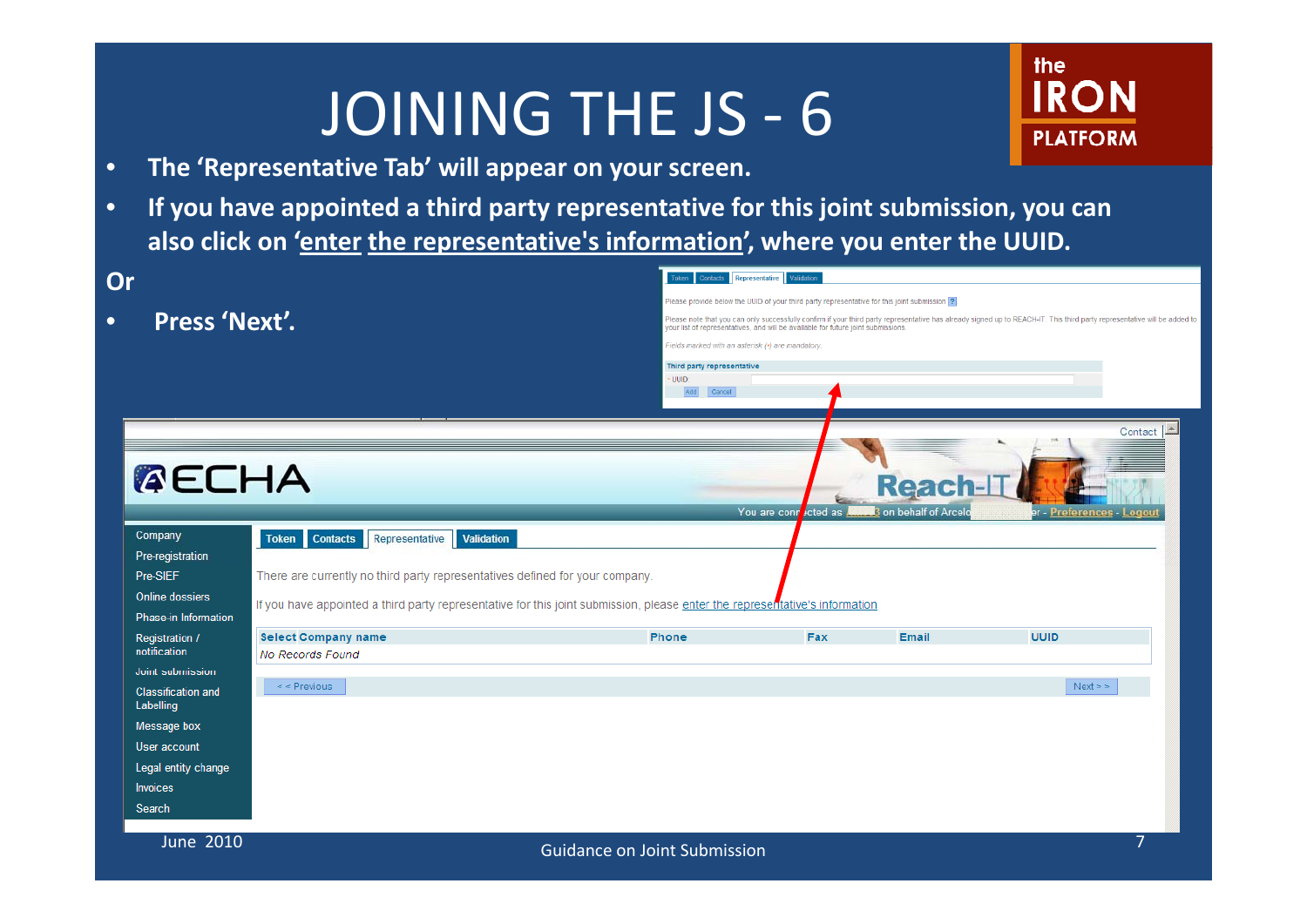

Contact I

•The 'Validation Tab' will appear on your screen. Check that the entries you have **made are correct, and then press 'Confirm Membership'.**

|                                        | Home > Confirm Membership > Validation   | You are connected as                                                                                                               |             |
|----------------------------------------|------------------------------------------|------------------------------------------------------------------------------------------------------------------------------------|-------------|
| Company                                | Token Contacts Representative Validation |                                                                                                                                    |             |
| Pre-registration                       |                                          |                                                                                                                                    |             |
| Pre-SIEF                               |                                          | Please verify your information before submitting your joint submission. You can go back to each section if corrections are needed. |             |
| <b>Online dossiers</b>                 |                                          |                                                                                                                                    |             |
| Phase-in Information                   |                                          | Substance identification Joint Submission Third party representative                                                               |             |
| Registration /<br>notification         | <b>Substance identification</b>          |                                                                                                                                    |             |
| Joint submission                       | [231-096-4] iron                         |                                                                                                                                    |             |
| <b>Classification and</b><br>Labelling | <b>EC Number</b>                         | This information provision refers to the substance identified from the following main constituent(s):<br><b>CAS Number</b>         | <b>Name</b> |
| Message box                            | 231-096-4                                | 7439-89-6                                                                                                                          | iron        |
| User account                           |                                          |                                                                                                                                    |             |
| Legal entity change                    | <b>Joint Submission</b>                  |                                                                                                                                    |             |
| <b>Invoices</b>                        |                                          |                                                                                                                                    |             |
| Search                                 | Joint submission information             |                                                                                                                                    |             |
|                                        | Name                                     | Iror                                                                                                                               |             |
|                                        |                                          | - IFIRAAA RUMAAA OOF OOO 41<br>$\blacktriangle$                                                                                    |             |
|                                        | Description                              |                                                                                                                                    |             |
|                                        |                                          | $\overline{\mathbf v}$                                                                                                             |             |
|                                        | Highest tonnage band                     |                                                                                                                                    |             |
|                                        |                                          |                                                                                                                                    |             |
|                                        | Third party representative               |                                                                                                                                    |             |
|                                        |                                          |                                                                                                                                    |             |
|                                        |                                          | Go to the Third party representative section                                                                                       |             |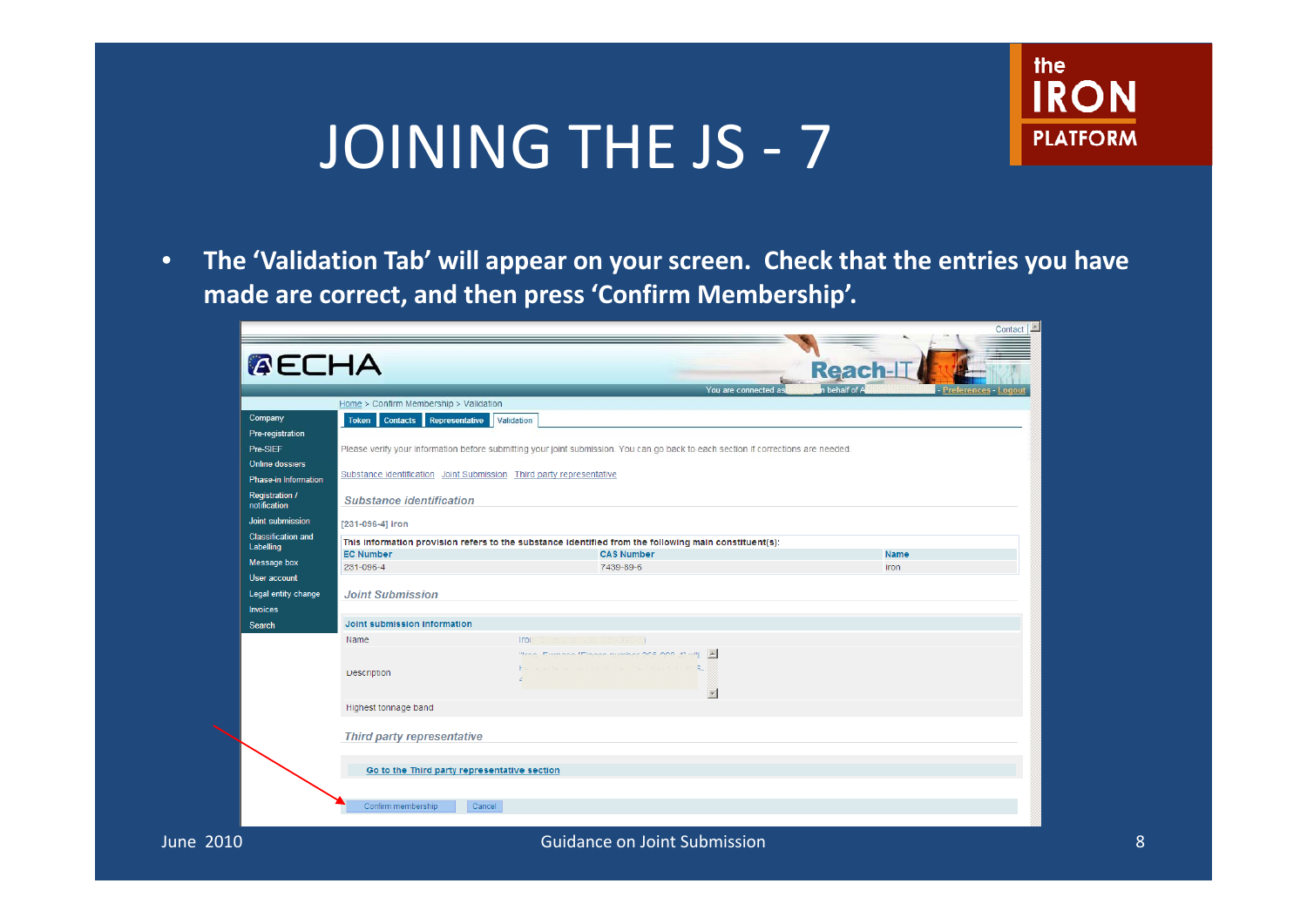

- • **A new screen will appear that says "Your joint submission membership was**  successfully submitted to REACH-IT!" - it also shows the Joint-Submission name.
- •**Press 'OK'.**

|                                        |                                                                         | Contact                                                                                                            |
|----------------------------------------|-------------------------------------------------------------------------|--------------------------------------------------------------------------------------------------------------------|
| <b>AECHA</b>                           |                                                                         | Reach-LT<br><b>Contractor</b><br>behalf of Al<br>You are connected as A<br><u> <sup>b</sup>references - Logout</u> |
|                                        | $Home >$ Confirm Membership $>$ Conclusion                              |                                                                                                                    |
| Company                                |                                                                         |                                                                                                                    |
| Pre-registration                       | Your joint submission membership was succesfully submitted to REACH-IT! |                                                                                                                    |
| Pre-SIEF                               | Joint submission name: Iro<br>nen munder 234 Offici                     |                                                                                                                    |
| Online dossiers                        | OK                                                                      |                                                                                                                    |
| Phase-in Information                   |                                                                         |                                                                                                                    |
| Registration /<br>notification         |                                                                         |                                                                                                                    |
| Joint submission                       |                                                                         |                                                                                                                    |
| <b>Classification and</b><br>Labelling |                                                                         |                                                                                                                    |
| Message box                            |                                                                         |                                                                                                                    |
| User account                           |                                                                         |                                                                                                                    |
| Legal entity change                    |                                                                         |                                                                                                                    |
| Invoices                               |                                                                         |                                                                                                                    |
| Search                                 |                                                                         |                                                                                                                    |
|                                        |                                                                         |                                                                                                                    |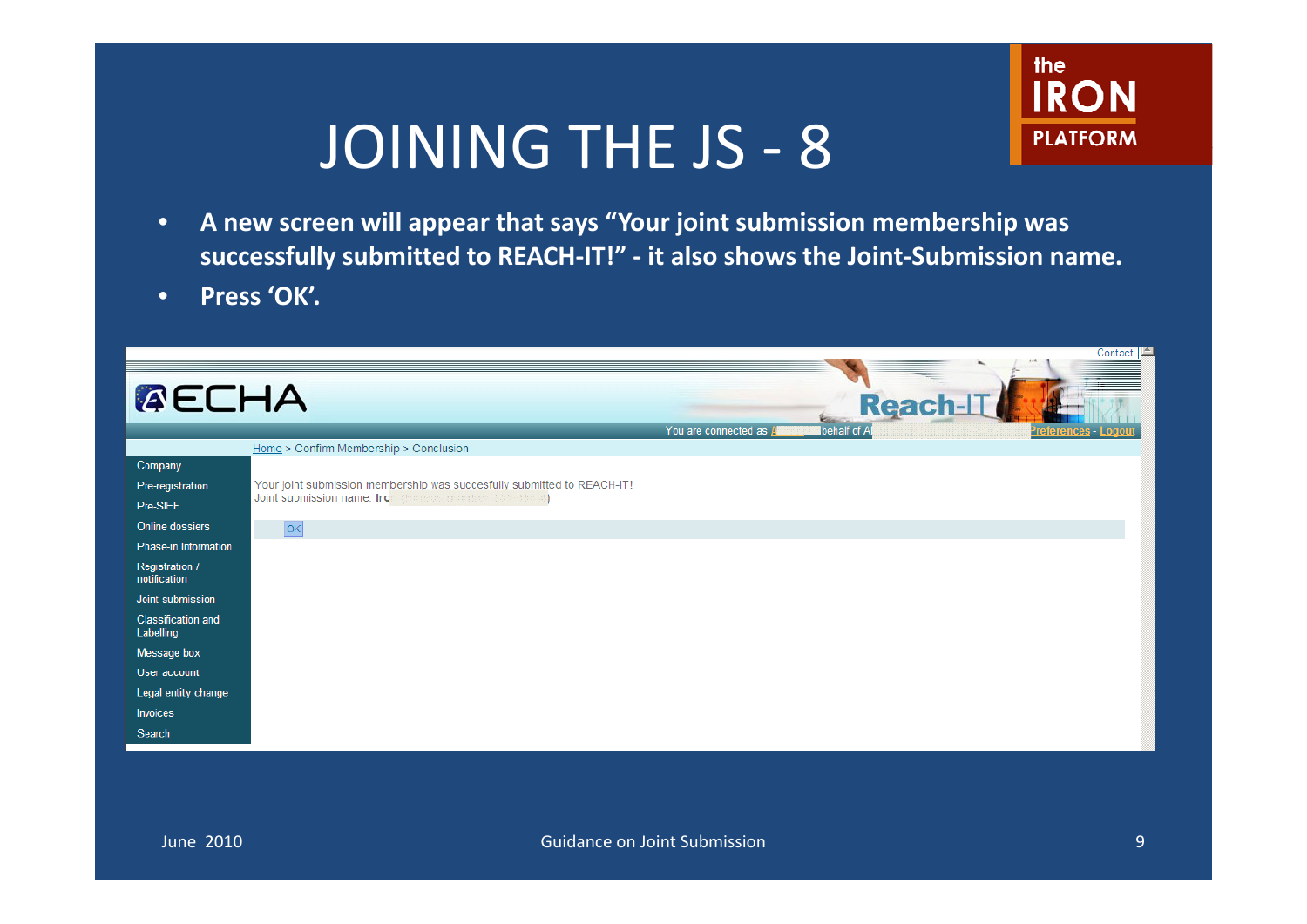

• **A new screen will appear that lists the details of your Joint-Submission. Read the details on the screen, and if they are not correct then press the 'Modify' button on the bottom line of the screen and follow the instructions to modify.**

| <b>AECHA</b>                            |                                                                              |           | You are connected as                         | Reach-II<br>behalf of AM<br>ences - Logout |
|-----------------------------------------|------------------------------------------------------------------------------|-----------|----------------------------------------------|--------------------------------------------|
|                                         | Home > View Joint Submissions > Joint Submission Details                     |           |                                              |                                            |
| Company<br>Pre-registration             | Substance identification Joint submission Contact Third party representative |           |                                              |                                            |
| Pre-SIEF                                | Substance identification                                                     |           |                                              |                                            |
| Online dossiers<br>Phase-in Information | $[231 - 096 - 4]$ iron                                                       |           |                                              |                                            |
| <b>Registration /</b>                   | <b>EC Number</b>                                                             |           | <b>CAS Number</b>                            | <b>Name</b>                                |
| notification                            | 231-096-4                                                                    |           | 7439-89-6                                    | iron                                       |
| Joint submission                        |                                                                              |           |                                              |                                            |
| <b>Classification and</b><br>Labelling  | Joint submission                                                             |           |                                              |                                            |
| Message box                             | Joint submission information                                                 |           |                                              |                                            |
| User account                            | Name:                                                                        |           | Iron (Emecs number 231-080-4)                |                                            |
| Legal entity change                     |                                                                              |           | $\blacktriangle$<br>ace forests recorder 29  |                                            |
| <b>Invoices</b>                         | Description:                                                                 | h         | $\overline{5}$ -<br>an gerin di bagian sa pr |                                            |
| Search                                  |                                                                              | $\Lambda$ |                                              |                                            |
|                                         |                                                                              |           | $\overline{\phantom{a}}$                     |                                            |
|                                         | Guidance on safe use<br>(Section 11) provided<br>by lead                     |           |                                              |                                            |
|                                         | Chemical safety report<br>(Section 13) provided<br>by lead                   |           | the red cross means that the Lead            |                                            |
|                                         | <b>Lead Dossier information</b>                                              |           |                                              |                                            |
|                                         | <b>Lead Dossier status</b>                                                   | x         | <b>Registrant dossier has not been</b>       |                                            |
|                                         | <b>Contact person</b>                                                        |           | submitted and accepted for processing        |                                            |
|                                         | <b>Contact information</b>                                                   |           |                                              |                                            |
|                                         |                                                                              |           |                                              |                                            |
|                                         | Title:                                                                       |           | <b>Guidance on Joint Submission</b>          |                                            |

**Jun**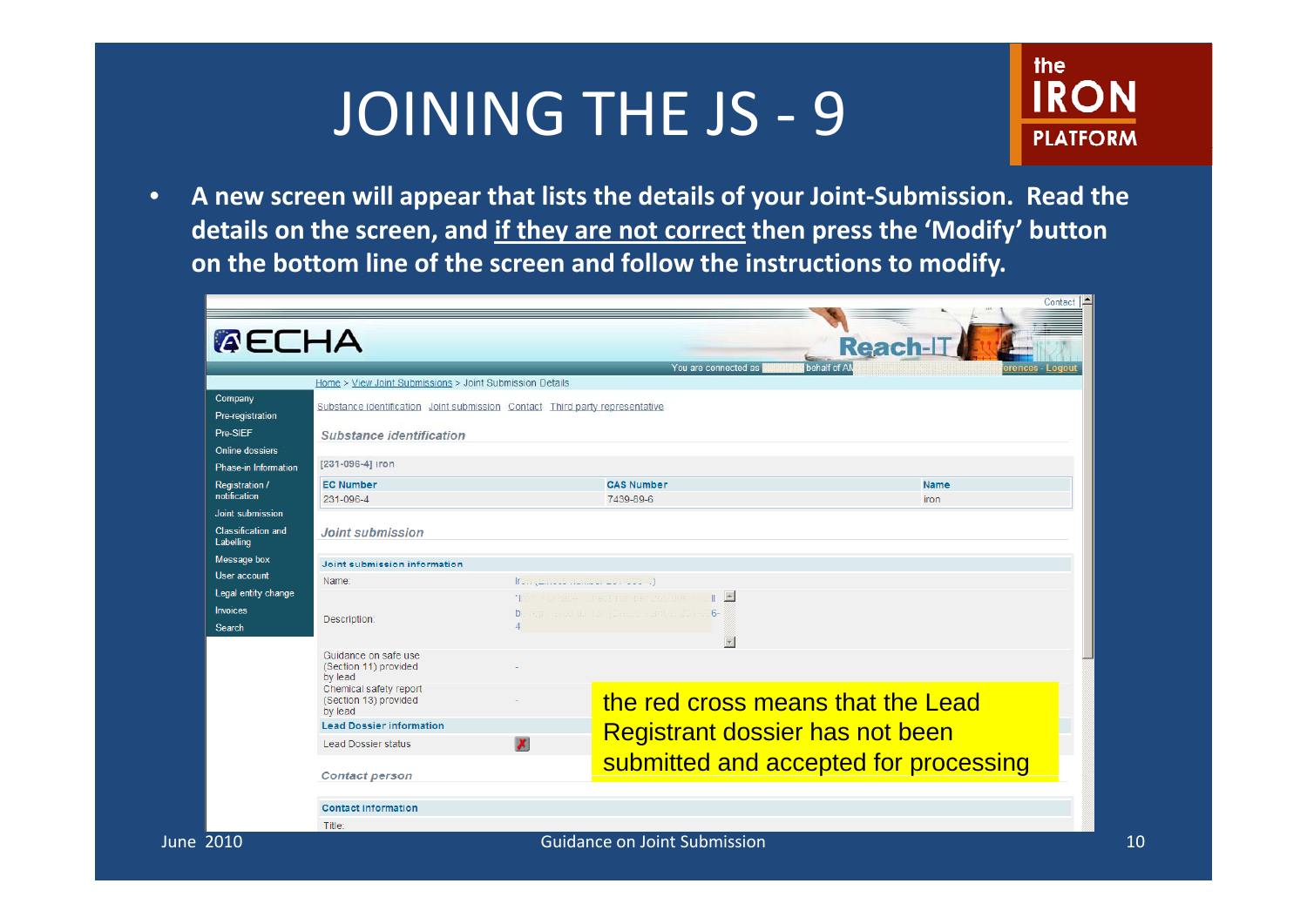

• **If the details are correct, DO NOT press the 'Leave' button on the bottom line of**  the screen because this will start a process for you to leave/depart from the **Joint-Submission! If in the future you need to leave a Joint-Submission (because you have decided you will not REACH-register for the substance), then that is the point at which to utilises the 'Leave' function.**

| <b>Lead Dossier information</b> |                                     |                                              |  |  |
|---------------------------------|-------------------------------------|----------------------------------------------|--|--|
| <b>Lead Dossier status</b>      | $\boldsymbol{x}$                    |                                              |  |  |
| <b>Contact person</b>           |                                     |                                              |  |  |
| <b>Contact information</b>      |                                     |                                              |  |  |
| Title:                          |                                     |                                              |  |  |
| First Name:                     | <b>Collaboration</b>                |                                              |  |  |
| Last Name:                      | parameters.                         |                                              |  |  |
| Phone:                          | Cathair of the attent               |                                              |  |  |
| Fax:                            |                                     |                                              |  |  |
| E-mail:                         | er har man i d'harr ein hall ar har |                                              |  |  |
| Organisation                    |                                     |                                              |  |  |
| Organisation Name:              |                                     |                                              |  |  |
| Department:                     |                                     |                                              |  |  |
| <b>Address</b>                  |                                     |                                              |  |  |
| Street:                         | di salah asl dari sebagai dan       |                                              |  |  |
| Street 2:                       |                                     |                                              |  |  |
| Postal code:                    | po se por                           |                                              |  |  |
| City / Town:                    | Lastartes                           |                                              |  |  |
| Region / County:                |                                     |                                              |  |  |
| Country:                        | Learn factors                       |                                              |  |  |
| Postal address:                 |                                     | $\blacktriangle$<br>$\overline{\phantom{a}}$ |  |  |
| Third party representative      |                                     |                                              |  |  |
|                                 |                                     |                                              |  |  |
|                                 |                                     |                                              |  |  |

June 2010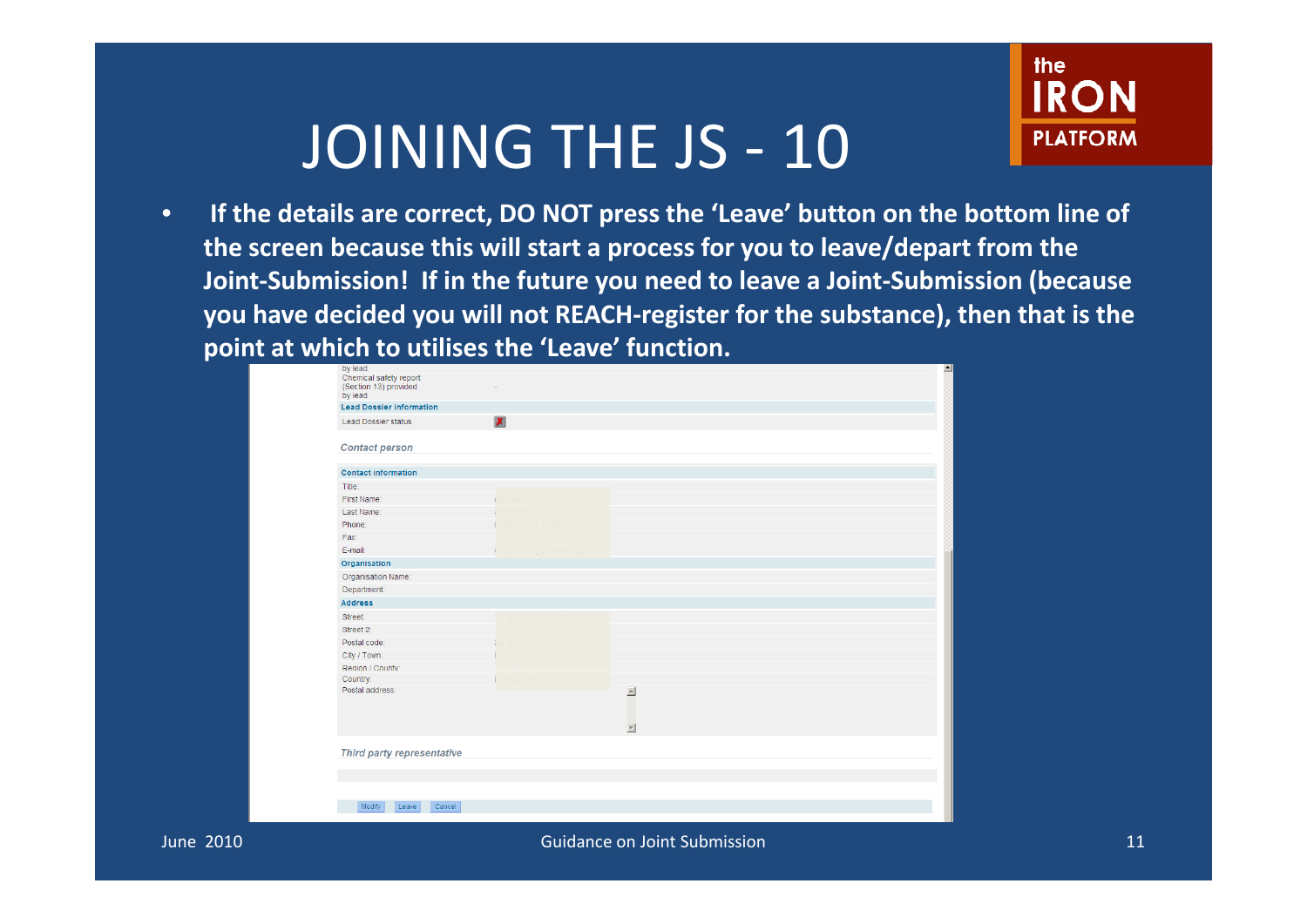

• **Whenever you join a Joint-Submission, the REACH-IT system automatically sends**  you a message to your REACH-IT Message Box. A new screen will appear **showing 'Joint Submission Membership confirmed' and the details. Right click on your mouse, select "Print" and print this message for your records.**

|                                         | Home > Messages                                                                                                                                                                                                                                                                                                                                                                                              |                                                                                                                                                                                                                                            |                      |                    |                                        |  |  |
|-----------------------------------------|--------------------------------------------------------------------------------------------------------------------------------------------------------------------------------------------------------------------------------------------------------------------------------------------------------------------------------------------------------------------------------------------------------------|--------------------------------------------------------------------------------------------------------------------------------------------------------------------------------------------------------------------------------------------|----------------------|--------------------|----------------------------------------|--|--|
| Company<br>Pre-registration<br>Pre-SIEF | This internal message box is dedicated to the reception of messages sent by REACH IT (ECHA) to the user. You will not receive messages from REACH IT concerning your<br>actions on this site in your private or professional email account. However, if you want to receive alerts when a message is received in this internal message system, you<br>can define this as an option in your User Preferences. |                                                                                                                                                                                                                                            |                      |                    |                                        |  |  |
| Online dossiers<br>Phase-in Information |                                                                                                                                                                                                                                                                                                                                                                                                              | The list below displays the internal messages that were sent to you the last 30 days. To view all internal messages click here.<br>Message box folder ?   User folder   Organisation folder   Role folder   Deleted messages               |                      |                    |                                        |  |  |
| <b>Registration /</b><br>notification   | Select All   Select None                                                                                                                                                                                                                                                                                                                                                                                     |                                                                                                                                                                                                                                            |                      |                    |                                        |  |  |
| Joint submission                        | Select Details Read Subject                                                                                                                                                                                                                                                                                                                                                                                  |                                                                                                                                                                                                                                            | <b>Creation Date</b> | <b>Expire Date</b> | <b>Recipient</b>                       |  |  |
| <b>Classification and</b><br>Labelling  | ▼ Hide Yes                                                                                                                                                                                                                                                                                                                                                                                                   | Joint Submission membership confirmed.<br>Joint Submission membership confirmed.                                                                                                                                                           | 10/06/2010 12:55     |                    | Party plate in Francisco Miller (2014) |  |  |
| Message box                             |                                                                                                                                                                                                                                                                                                                                                                                                              | Joint Submission details:                                                                                                                                                                                                                  |                      |                    |                                        |  |  |
| User account                            |                                                                                                                                                                                                                                                                                                                                                                                                              | Name: Iron of many animation of the same                                                                                                                                                                                                   |                      |                    |                                        |  |  |
| Legal entity change                     |                                                                                                                                                                                                                                                                                                                                                                                                              | Description: "Iron. Furnace" Experimental 200-030 all will be recipied as a configure a popular 201-09                                                                                                                                     |                      |                    |                                        |  |  |
| <b>Invoices</b>                         |                                                                                                                                                                                                                                                                                                                                                                                                              | Joint Membership details:                                                                                                                                                                                                                  |                      |                    |                                        |  |  |
| <b>Search</b>                           |                                                                                                                                                                                                                                                                                                                                                                                                              | Acting Member: true<br>Assigned to be Lead: false<br>Registration Date: 10/06/2010<br>Sief Origin: false<br>Acknowledgement date: 10/06/2010<br>Registration Date: 10/06/2010<br>Party details:<br>Name: AMM Manufacturer AMM Manufacturer |                      |                    |                                        |  |  |
|                                         | <b>Delete</b><br>Move to                                                                                                                                                                                                                                                                                                                                                                                     | Message box folder                                                                                                                                                                                                                         |                      |                    |                                        |  |  |